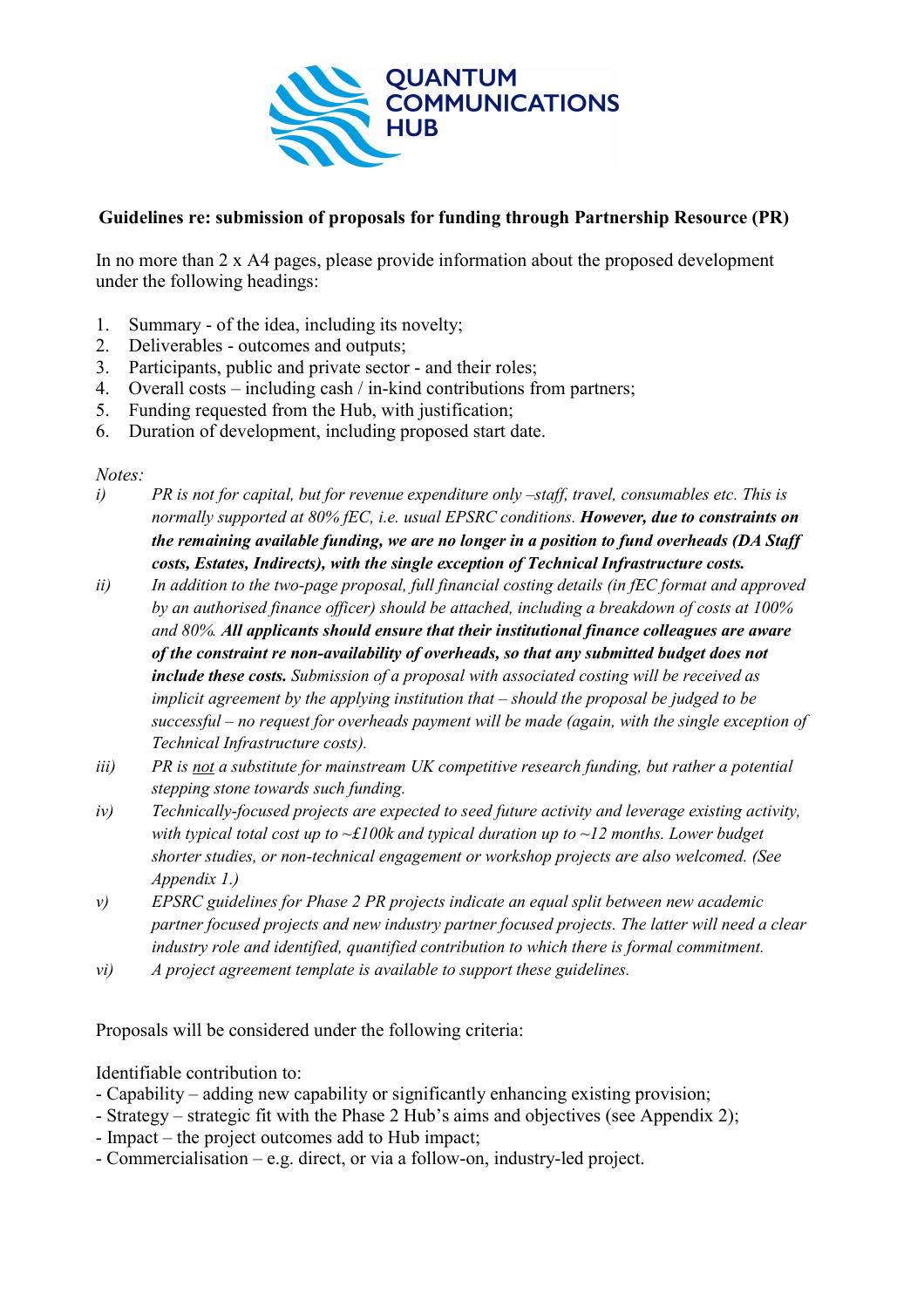All proposals must exhibit:

- Partnership bringing in new partners, or significant enhancement of existing ones;
- Measurable deliverables and realistic timelines (**incl. an end date of end of August 2024 at the very latest**);
- Realistic costs, with appropriate contributions from partners.

Proposals should be emailed to **georgia**.mortzou@york.ac.uk

## **Appendices**

## **1. Partnership Resource scope - summarised**

Examples of this additional funding scope:

- Support evolvement of the Hubs
- Bring in new capabilities that are key to Hub success
- Fund engagement with partners outside the initial scope of the Hub
- Respond to new opportunities developed by the QT programme Hubs and stakeholders

- Involve new R&D partners

- Support activities on a scale appropriate to seeding of future work in research, R&D and innovation (e.g. EPSRC/industry-led proposals)

- Encourage collaboration between Hubs required to support activity with greater impact

- Support a high level of user-engagement at Hub-level – e.g.

- Sandpits or workshops to encourage new collaborations
- Working with new academic or strategic partners
- Pump-priming activities
- Networking activities
- Support for responsible innovation, including appropriate public engagement activities

## **2. Phase 2 Hub Aims and Objectives - summarised to guide PR proposals**

Hub Vision: Integrated secure quantum communications at all distance scales.

Hub Mission: Development of new quantum communications technologies that will –

- overcome current limitations;
- reach new markets, enabling widespread use and adoption;
- enable operation of a viable business model and thus commercialisation (through tech transfer to existing companies, or through start-ups).

Hub Technology R&D - demonstrations across a broad spectrum of technical areas:

- The UK Quantum Network (UKQN): R&D test-bed, further expansion and user engagement
- CV-QKD: using continuous quantum light signals and new protocols
- Entanglement-based networking and QKD
- Hand-held consumer OKD and LiFi/RF wireless for in-room comms